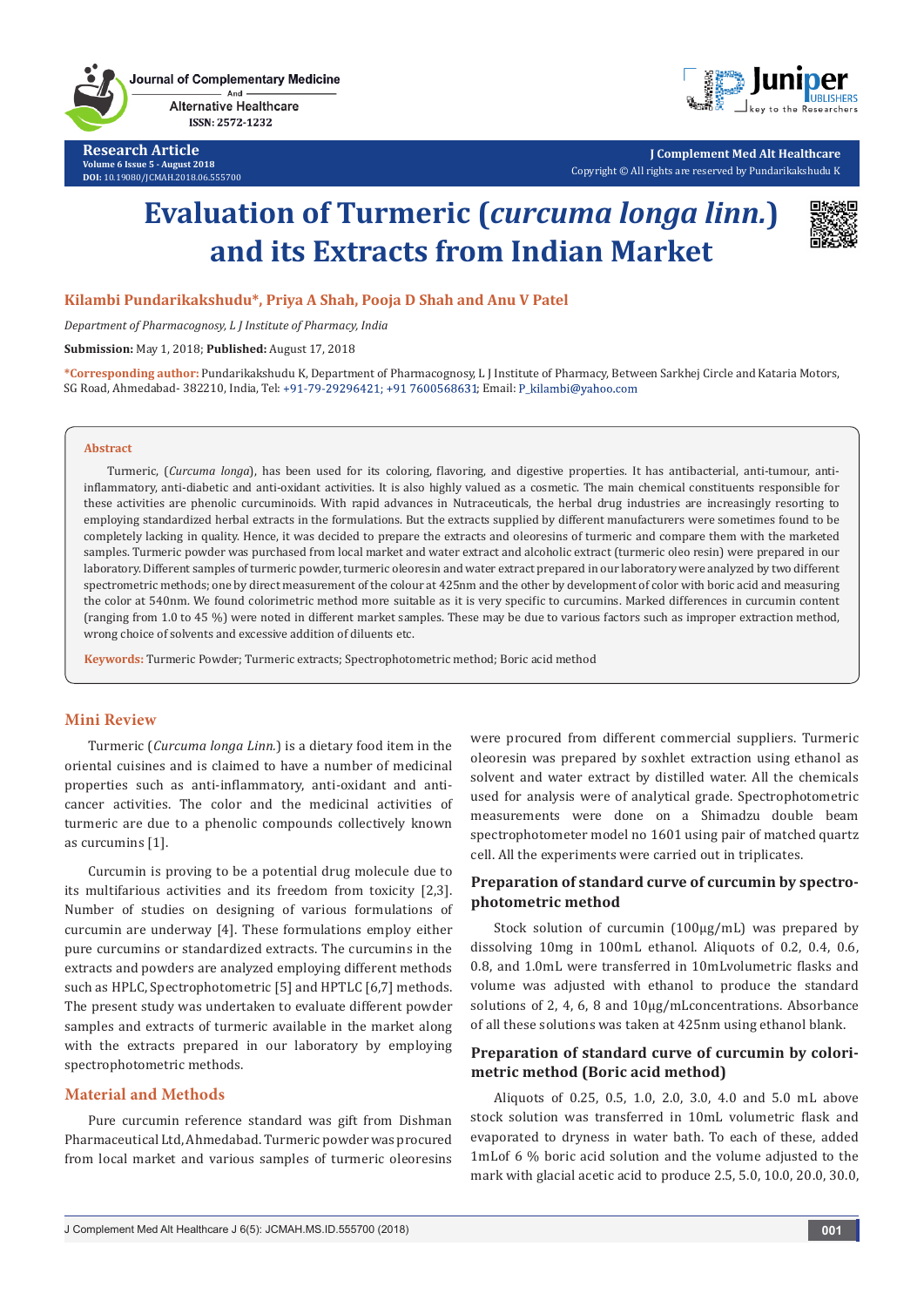40.0 and 50.0µg/mL of solutions. Blank was prepared as above omitting the aliquots of curcumin stock solution, Absorbance of each of these solutions were measured at 540nm against blank.

# **Extraction and analysis of turmeric powder, extract / oleoresin, and curcumin**

One gram of each sample was extracted completely in ethanol and filtered; volume was adjusted to 100 mL with ethanol. After suitable dilution of this solution with ethanol, the content of curcumin was analyzed by the methods described above.

#### **Results and Discussion**

Curcumins were found to obey Beer's law between concentration ranges of 2-10µg/mL in spectrophotometric method and 2.5-50µg /mL in boric acid method. Powder samples of turmeric showed curcumins ranging from 4. 0-4.5  $\%$  w/w. These observations are consistent with the reported literature. Water extractive values were found to be 20.0% w/w. But this extract was found to be very poor in curcumin content. It had as low as 0.4%. w/w of curcumin. This is expected as curcumins are not known to be soluble in distilled water.

**Table 1:** Curcumin content (% w/w) in Turmeric and its Extracts/ **Oleoresins** 

| <b>Sample of Turmeric</b>          | % w/w of Curcumin (Average of three<br>readings) |                             |
|------------------------------------|--------------------------------------------------|-----------------------------|
|                                    | <b>Boric acid method</b>                         | Spectrophotometry<br>method |
| Powder-1                           | 4.18                                             | 4.5                         |
| Powder-2                           | 3.97                                             | 4.3                         |
| Water extract                      | 0.375                                            | 0.42                        |
| Alcohol extract                    | 35                                               | 45                          |
| Oleoresin-sample-1<br>(Paste)      | 45                                               |                             |
| Oleoresin-sample-2<br>(Paste)      | 42                                               |                             |
| Oleoresin-sample-3<br>(Paste)      | 25.4                                             |                             |
| Oleoresin-sample-4<br>(Paste)      | 3.05                                             |                             |
| Oleoresin-sample-5<br>(Paste)      | 1.12                                             |                             |
| Oleoresin-sample-6<br>(Dry powder) | 22                                               |                             |
| Oleoresin-sample-7<br>(Dry powder) | $\overline{4}$                                   |                             |
| Oleoresin-sample-8<br>(Dry powder) | 7.5                                              |                             |

Alcoholic extraction yielded 12.0% w/w extract which is deep yellow, resinous and oily in nature. This oleoresin extract was found to be very rich in curcumins (35-45% w/w). Turmeric extracts from market were also analyzed by the two methods. They differed in their physical appearance and color. Some of them were claimed to contain as high as 25% curcumins by the suppliers. However, it was noted that these samples have very low amounts of curcumins. The data of the analyses are presented in Table 1.

Curcumins available in the market were found to be 79% to 95% pure. All these samples and the reference curcumins exhibited three major spots on TLC when developed in chloroform: methanol (25: 1). It is evident from the data in table that direct spectrophotometric method gave slightly higher results as compared to the results with boric acid method. Boric acid method is specific for curcumins whereas some other closely shaded colors might also have added to the yellow color in ethanol. This is possible as no purification step is involved in the analysis and ethanol extract was directly taken for analysis. Hence, we opine that boric acid method should be preferred to spectrophotometric method.

The reason for varying amounts of curcumins noted especially in the extracts may be improper selection of the solvent. It is possible that water is employed for the extraction in stead of the organic solvents like ethanol/acetone/ethyl acetate. Many manufactures insist on a free flowing powder form of the herbal extracts for convenience of formulation. As a result, in majority of cases, diluents like lactose, dextro-mannose, dicalcium phosphate etc are added to the extracts thus ultimately resulting in dilution of the active ingredients.

Thus, our studies highlight the discrepancies in the quality of extracts which are, of late, widely employed by a number of herbal drug manufacturers. This study also further emphasizes the need to evolve uniform S O Ps for preparation and evaluation of herbal extracts.

#### **References**

- 1. Cooper TH, Clark G, Guzinski J (1994) Teas, spices and herbs. In: Food Phytochemicals, ed. Ho, CT, Washington, DC: American Chemical Society 1: 231 - 236.
- 2. [Allen PC, Danforth HD, Augustine PC \(1998\) Dietary modulation of](https://www.ncbi.nlm.nih.gov/pubmed/9724884)  [avian coccidiosis. Int J Parasitol 28\(7\): 1131-1140.](https://www.ncbi.nlm.nih.gov/pubmed/9724884)
- 3. [Mazumder A, Wang S, Neamati N, Nicklaus M, Sunder S et al. \(1996\)](https://www.ncbi.nlm.nih.gov/pubmed/8691444)  [Antiretroviral agents as inhibitors of both human immunodeficiency](https://www.ncbi.nlm.nih.gov/pubmed/8691444)  [virus type 1 integrase and protease. J Med Chem 39\(13\): 2472 - 2481.](https://www.ncbi.nlm.nih.gov/pubmed/8691444)
- 4. [Ammon HPT, Wahl MA \(1991\) Pharmacology of](https://www.ncbi.nlm.nih.gov/pubmed/2062949) *Curcuma* longa. Planta [Med 57\(1\): 1-7.](https://www.ncbi.nlm.nih.gov/pubmed/2062949)
- 5. [Chauhan SK, Singh BD, Agrawala S \(1999\) Estimation of curcuminoids](http://www.ijpsonline.com/abstract/estimation-of-curcuminoids-in-curcuma-longa-by-hplc-and-spectrophotometric-methods-1358.html)  in *Curcuma longa* [by HPLC and spectrophotometric methods. Indian J](http://www.ijpsonline.com/abstract/estimation-of-curcuminoids-in-curcuma-longa-by-hplc-and-spectrophotometric-methods-1358.html)  [Pharm Sci 61\(1\): 58-60.](http://www.ijpsonline.com/abstract/estimation-of-curcuminoids-in-curcuma-longa-by-hplc-and-spectrophotometric-methods-1358.html)
- 6. [Dwivedi AK, Raman M, Seth RK, Sarin JP \(1993\) Combined thin-layer](http://www.ijpsonline.com/abstract/combined-thinlayer-chromatographydensitometry-method-for-the-quantitative-estimation-of-major-alkaloids-in-poppy-straw-s-1818.html)  [chromatography-densitometry for the quantitation of curcumin in](http://www.ijpsonline.com/abstract/combined-thinlayer-chromatographydensitometry-method-for-the-quantitative-estimation-of-major-alkaloids-in-poppy-straw-s-1818.html)  [pharmaceutica L dosage forms and in serum. Indian J Pharm Sci 55\(5\):](http://www.ijpsonline.com/abstract/combined-thinlayer-chromatographydensitometry-method-for-the-quantitative-estimation-of-major-alkaloids-in-poppy-straw-s-1818.html)  [174-177.](http://www.ijpsonline.com/abstract/combined-thinlayer-chromatographydensitometry-method-for-the-quantitative-estimation-of-major-alkaloids-in-poppy-straw-s-1818.html)
- 7. [Pundarikakshudu K, Dave HN \(2010\) Simultaneous Determination of](https://www.cyut.edu.tw/~ijase/2010/8(1)/3_017004.pdf)  [curcumin and berberine in their pure form and from the combined](https://www.cyut.edu.tw/~ijase/2010/8(1)/3_017004.pdf)  extracts of *Curcuma longa* and *Berberis aristata.* Int J Appl Sci and Engi [8\(1\): 19-26.](https://www.cyut.edu.tw/~ijase/2010/8(1)/3_017004.pdf)